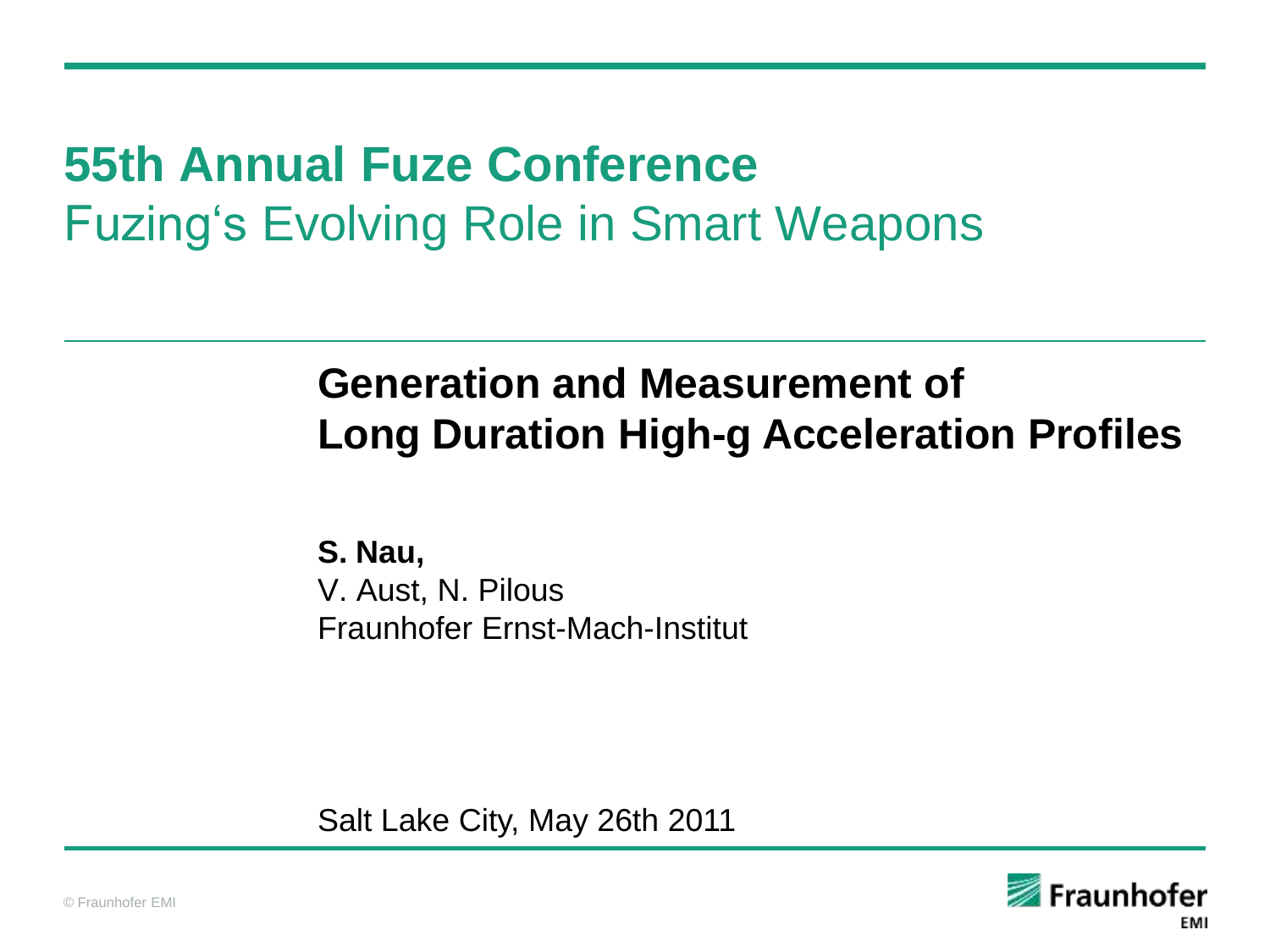### **OUTLINE**

- **Introduction** 
	- Need for Test Methods
- Generation of Long Duration Transients
	- EMI Defined-Long-Duration Shock Test
- Application
	- Choice and Test of Electronic Components
- Measurement of Long Duration High g-Acceleration Profiles "grec"
	-

- **Penetration of Concrete**
- Summary

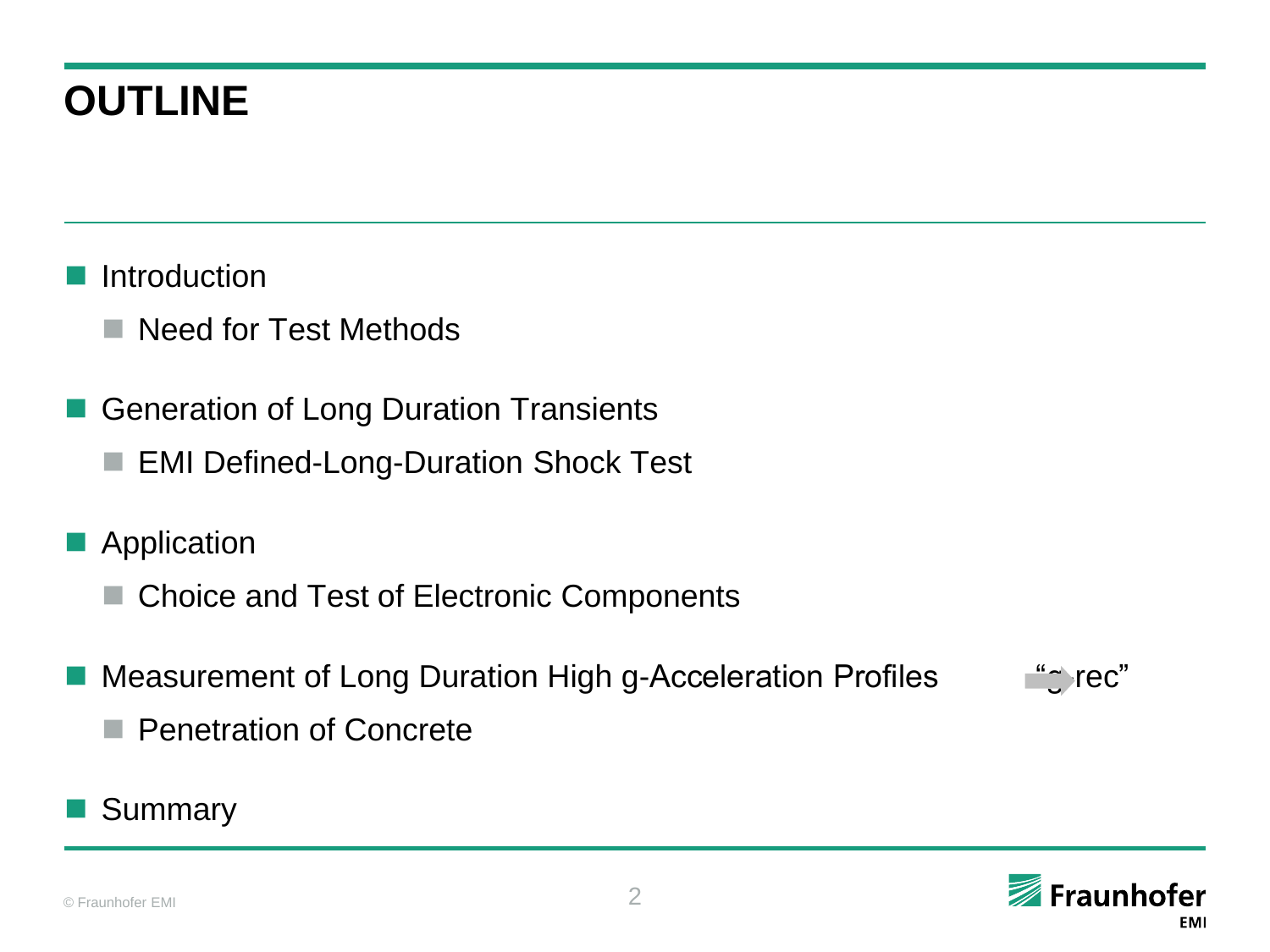### **Motivation Smart Weapons with Penetration Capability**

- High-g hardened fuzing
	- Large warheads
	- Upcoming: Smaller calibers as for precision guided munitions with moderate effect a  $_{\text{max}}$  > 100,000 g
	- the smaller the ammunition, the bigger the acceleration
- No manufacturers specifications available for electronic parts for high-g-regime
- Inexplicable system failures in the field

 $\Rightarrow$  need for reliable, cheap high-g-test methodology

image: wikipedia

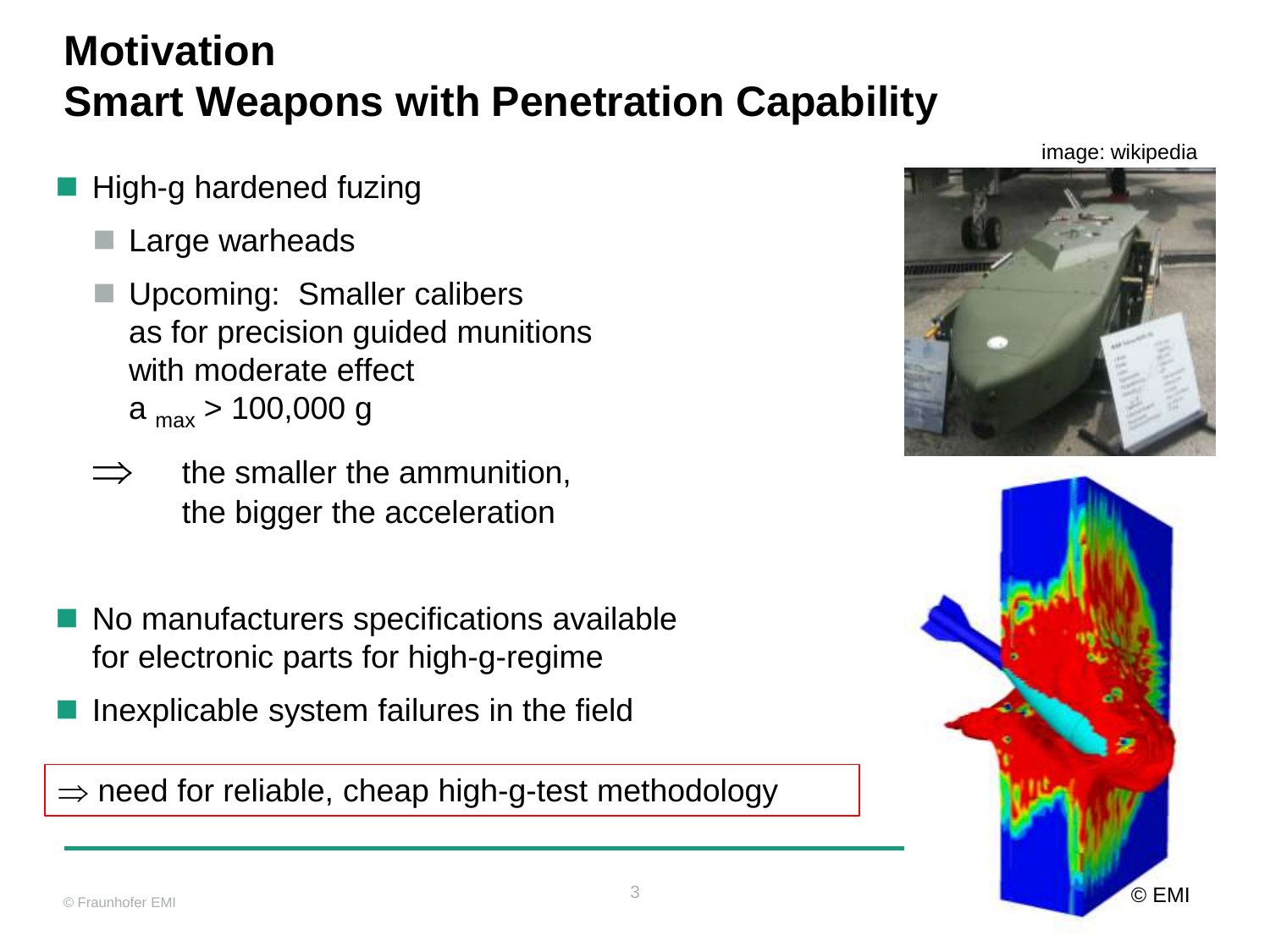### **Required Test Methodologies for Sub-Scale Survivability Test**



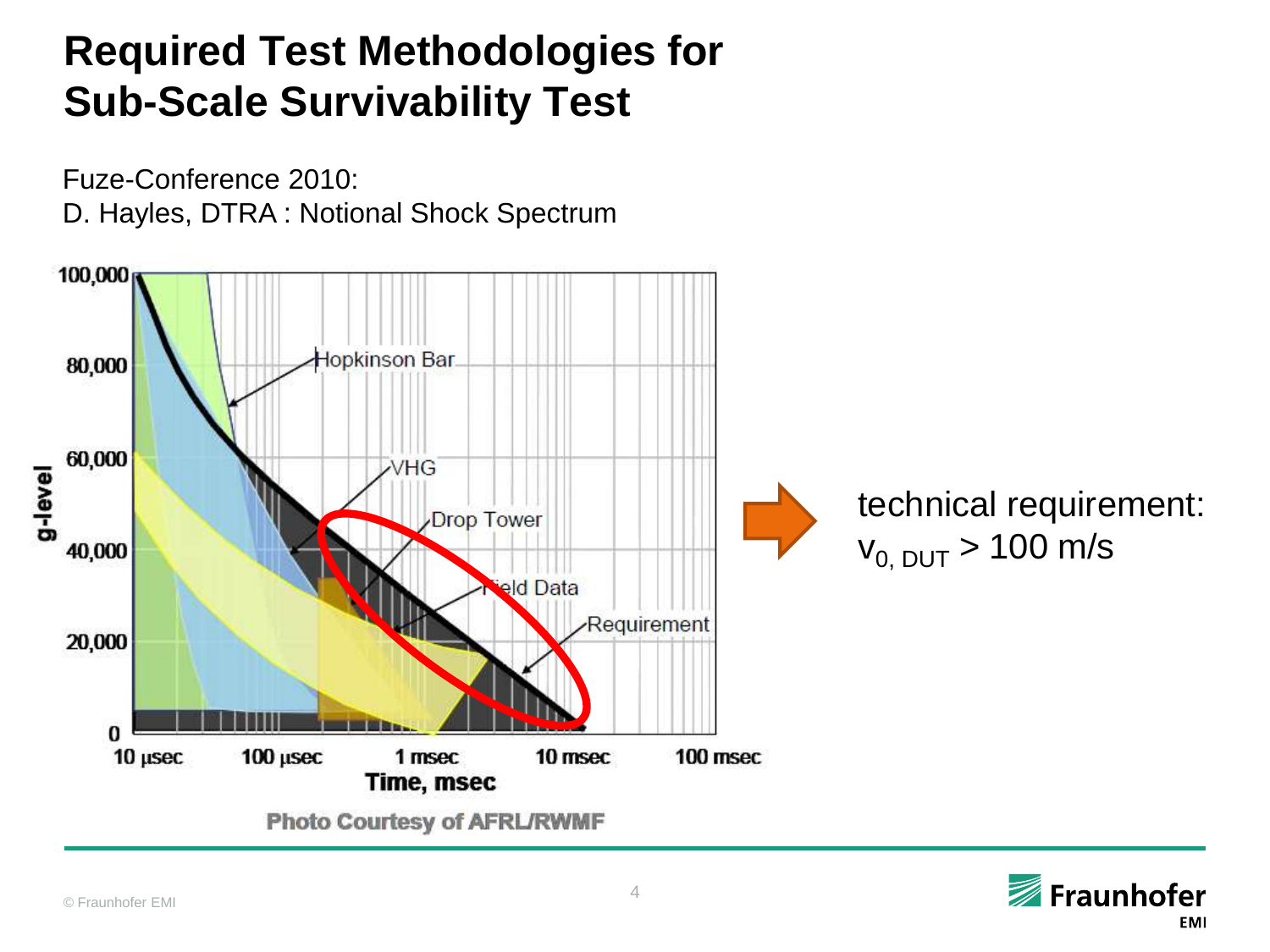### **EMI Defined-Long-Duration (DLD) Shock Test**

- High initial velocity of actuator
	- $\Rightarrow$  long duration *and* high amplitude load profiles
- Numerically tailored compression body
	- $\Rightarrow$  quantitative load profile estimation
	- $\Rightarrow$  new load regimes reproducible accessible
- Experimental validation by g-rec or PDV<sup>\*</sup> measurements



Example: 30.000 g, 800 µs

- Numerical prediction: movement of center of gravity
- Measurement inside sample holder



© Fraunhofer EMI 5 \* PDV: Photonic Doppler Velocimetry

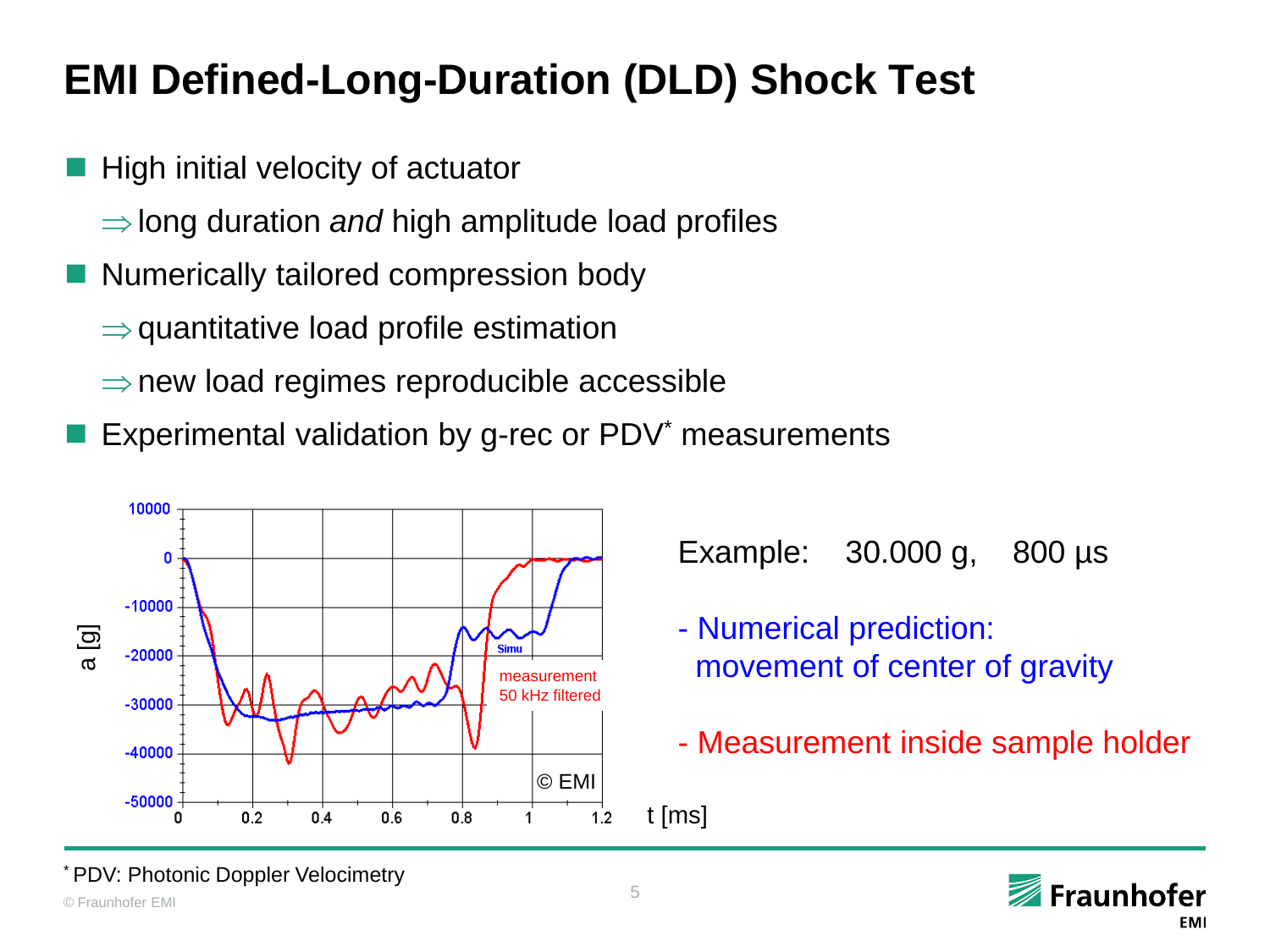### **EMI Defined-Long-Duration (DLD) Shock Test**

- Current R&D-setup:
	- $m_{(Device Under Test)}$  up to 200 g
	- $\Box$  ø < 34 mm,
	- $\blacksquare$   $\blacksquare$  = 100 mm
- If needed: Device under Test electrically connected
- Low temperature experiments (-46 °C) possible
- Modest cost
- Extension to spinning systems is under way





Exemplary sample holder Example: 80.000 g oscillator-Test

}

oscillator-signal [V]

scalable to higher values



a [g]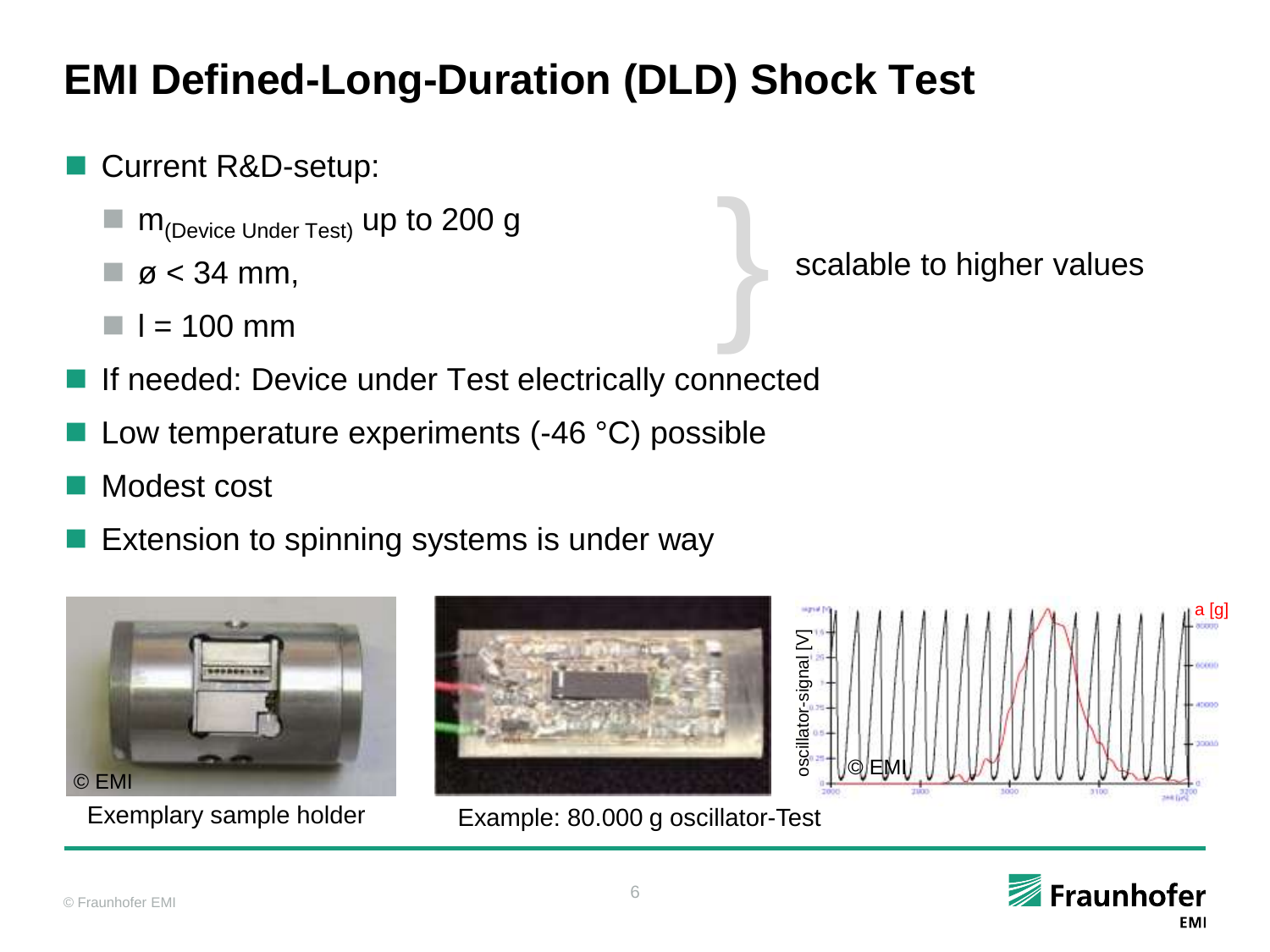### **EMI - DLD - Shock Test**

#### **Comparison**

- Experimental Data (50 kHz filtered)

- Numerical Simulation



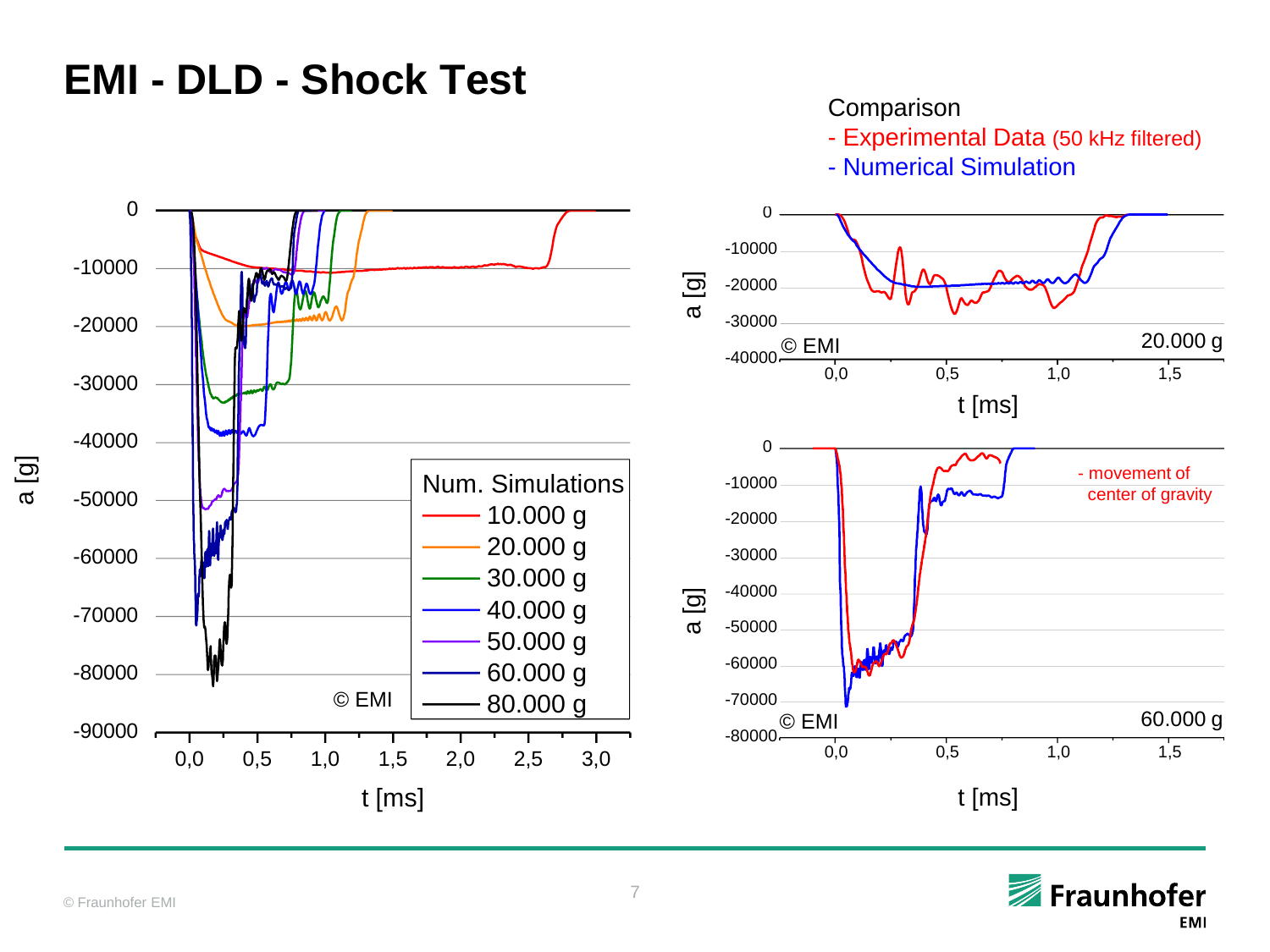### **EMI - DLD - Shock Test** E**xperimental Results**



**Photo Courtesy of AFRL/RWMF** 

EMI-DLD-Experiments

| 10.000 g | 3.300 ms   | (exp) |
|----------|------------|-------|
| 20.000 g | 1.250 ms   | (exp) |
| 30.000 g | 0.800 ms   | (exp) |
| 40.000 g | $0.520$ ms | (exp) |
| 50.000 g | $0.350$ ms | (sim) |
| 60.000 g | 0.310 ms   | (exp) |
| 80.000 g | $0.025$ ms | (exp) |
|          | $0.300$ ms | (sim) |

Experiments validated by

Experiments were conducted in cooperation with industry partners and used for product development. - exp acceleration measurement or

- Photonic Doppler Velocimetry
- sim numerical Simulation *and* high-speed Video

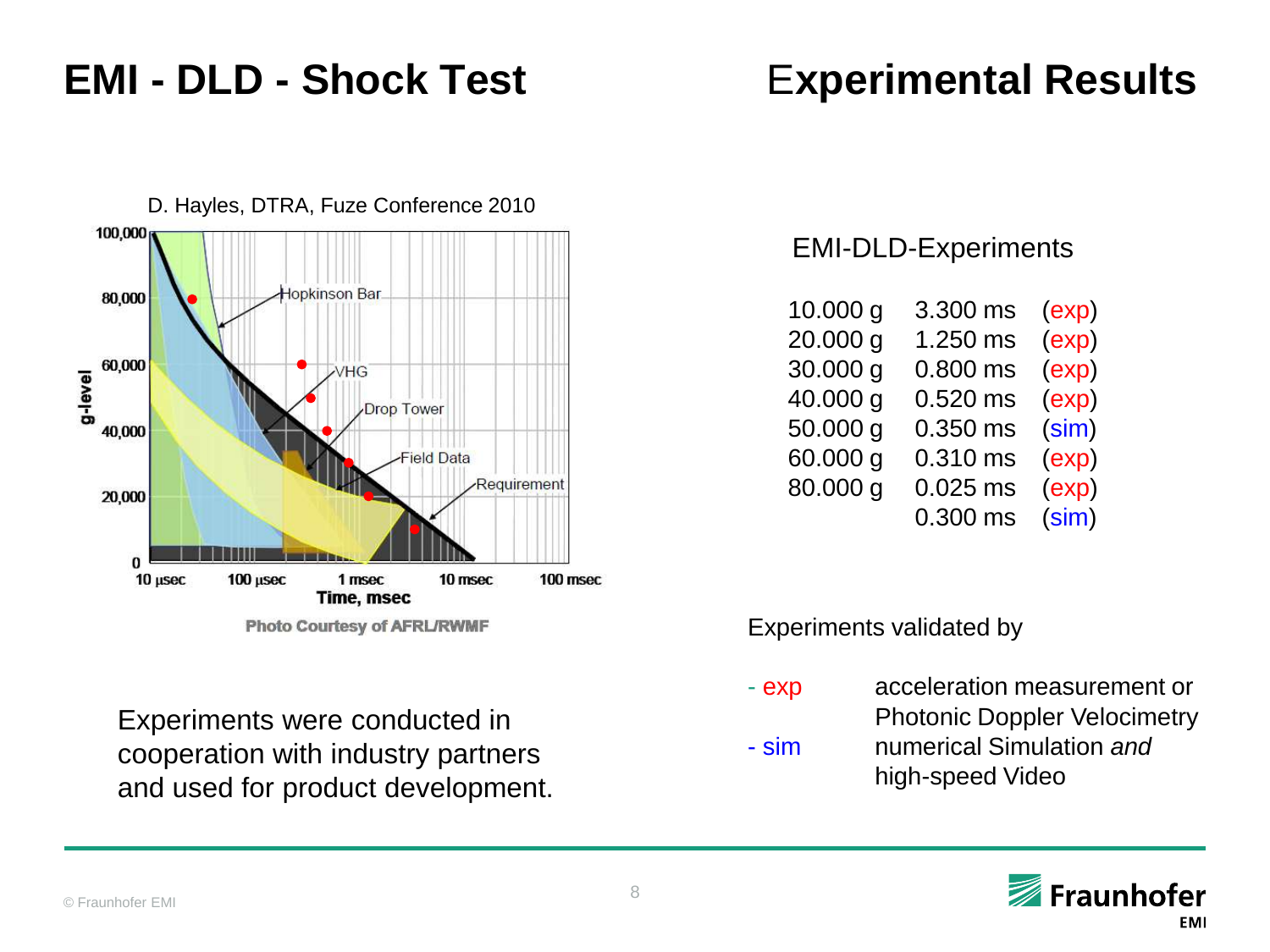### **Application Choice and Test of Electronic Devices**

Device behavior upon high-g-loads:

- Intended function
- Disintegration of the device
- Malfunction only during load
- $\Rightarrow$  DLD-Shock-Test with electrical access to relevant device properties during load

Example: Capacitor 1

#### $\Rightarrow$  intended function



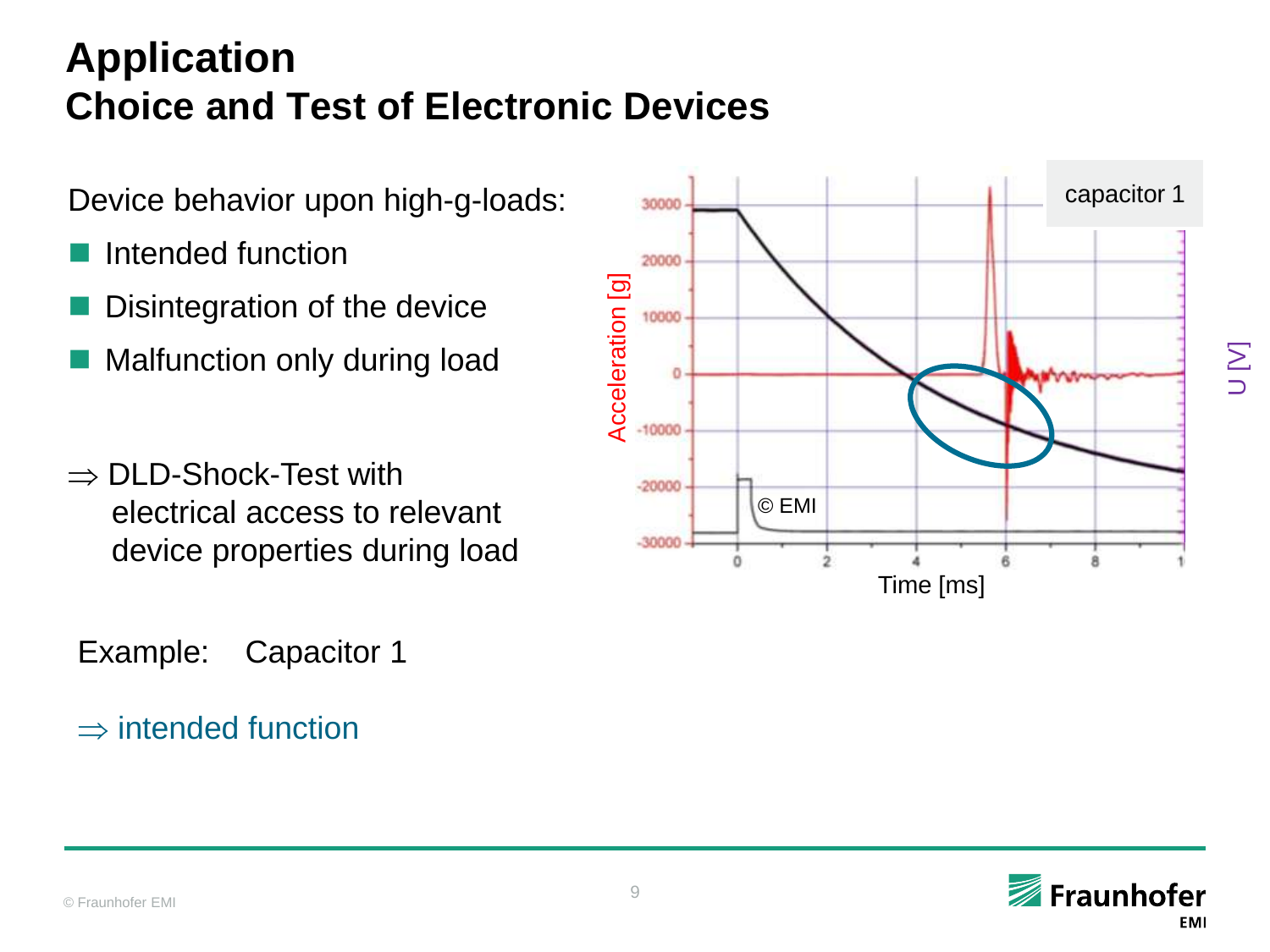### **Application Choice and Test of Electronic Devices**

Device behavior upon high-g-loads:

- Intended function
- Disintegration of the device
- Malfunction only during load
- $\Rightarrow$  DLD-Shock-Test with electrical access to relevant device properties during load
- Example: Capacitor 2
- (Reversible) effect only during load !
- Pre- and post-mortem results could be misleading



### Approach / solution :

- Usage of different devices, or device technologies
- Improved engineering concepts

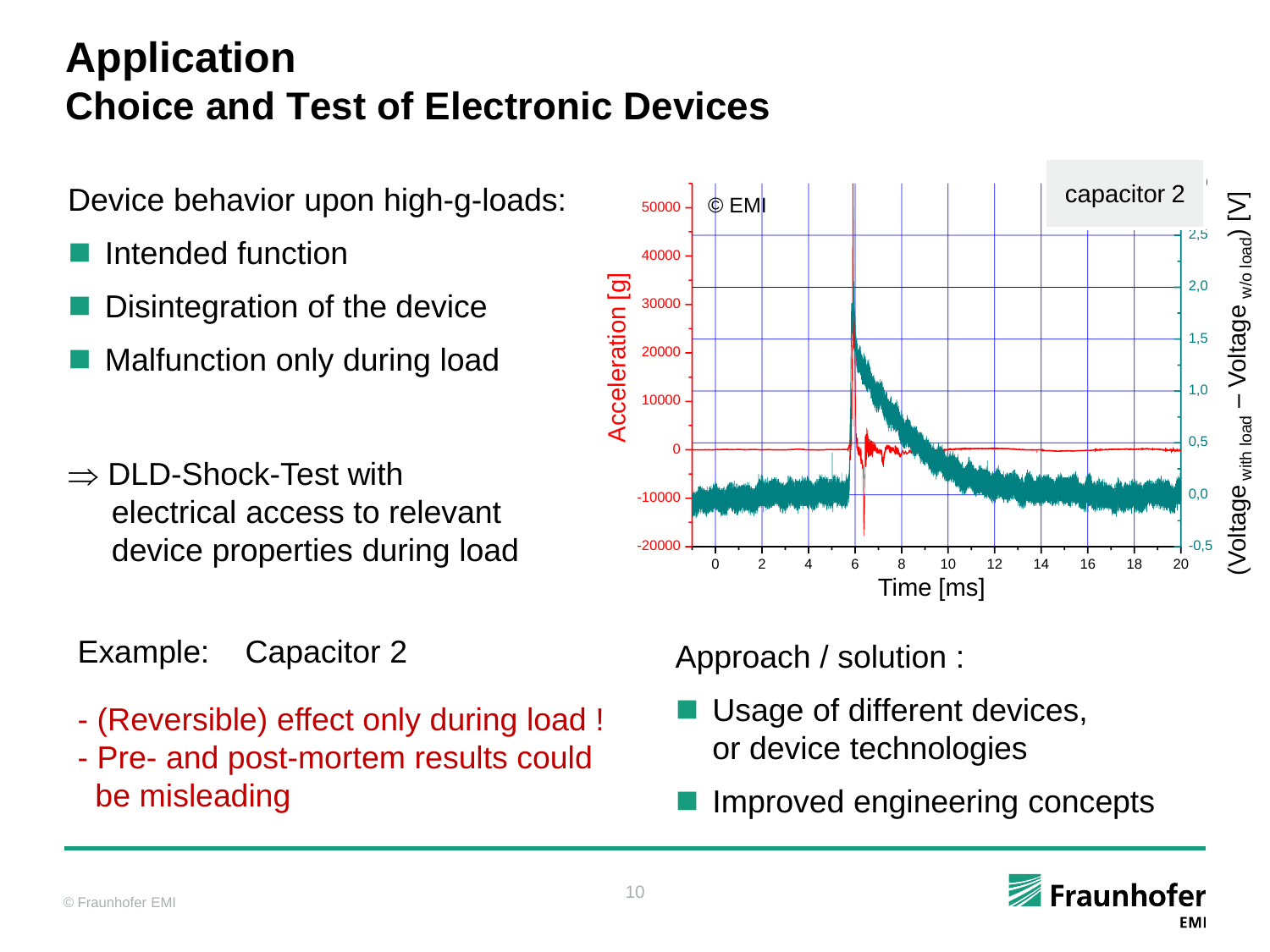### **Application g-rec Measurement of Long Duration High-g Acceleration Profiles**

#### **Concept**

- Autonomous digital data recorder with shock accelerometer
- Resistant to high accelerations and decelerations ( > 100,000 g, Ver. a)
- **PC** based data retrieval after projectile recovery



2 versions: a) hard-wired version  $\emptyset = 26$  mm, I = 155 mm

b) programmable, based on microcontroller  $\qquad \alpha = 23$  mm, I = 80 mm

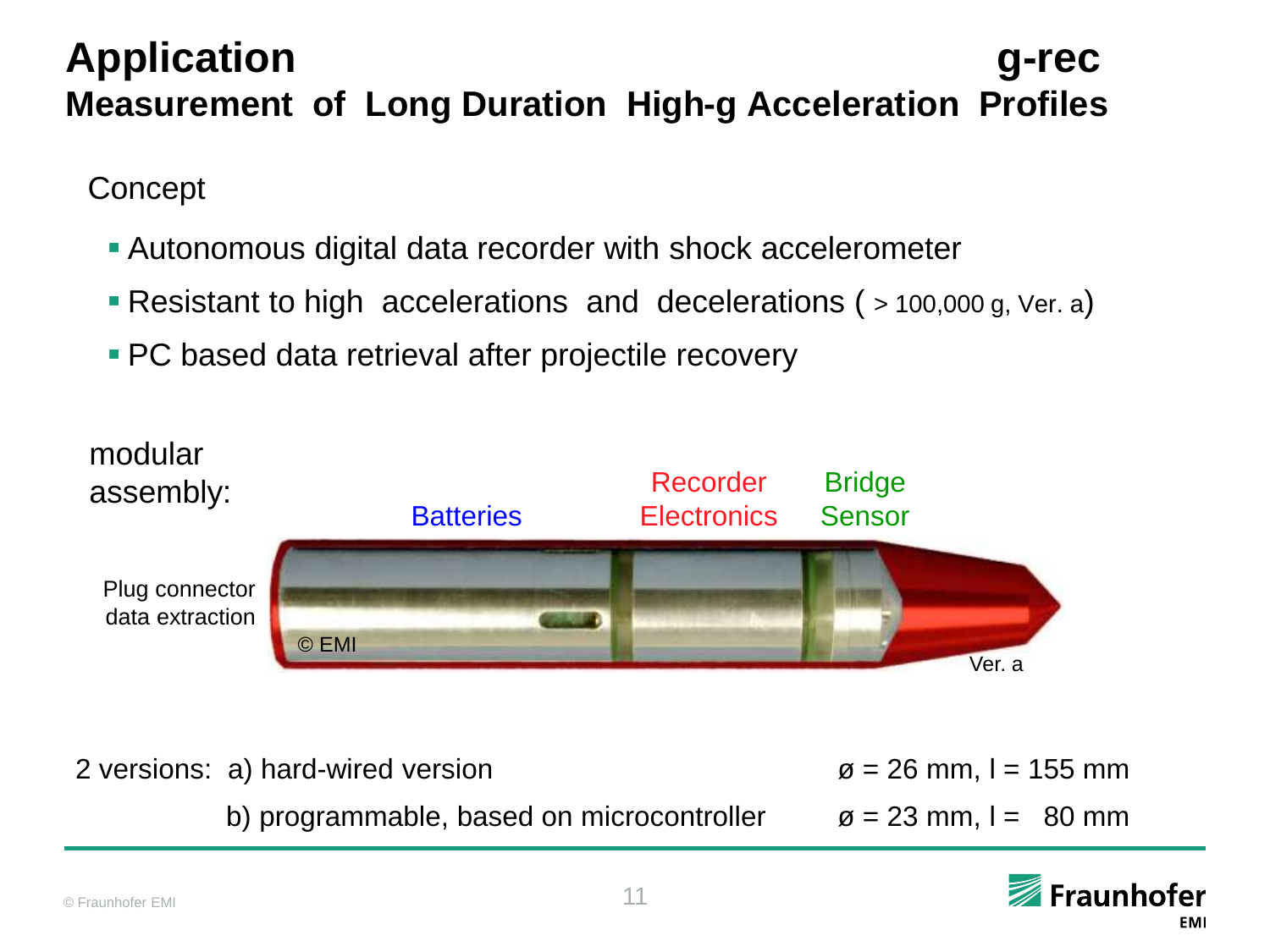### **Application g-rec Measurement of Long Duration High-g Acceleration Profiles**

- Investigation of penetration processes
	- Movement of the center of gravity
	- Characterization of mechanical properties of HE during impact conditions
- Stand alone data recorder for harsh environments
- Measurement tool for fuze systems during impact
- Investigation of interior dynamic of penetrators
	- Study of mechanical wave propagation and resonances
	- Damage mechanisms, …



**v**<sup>0</sup>

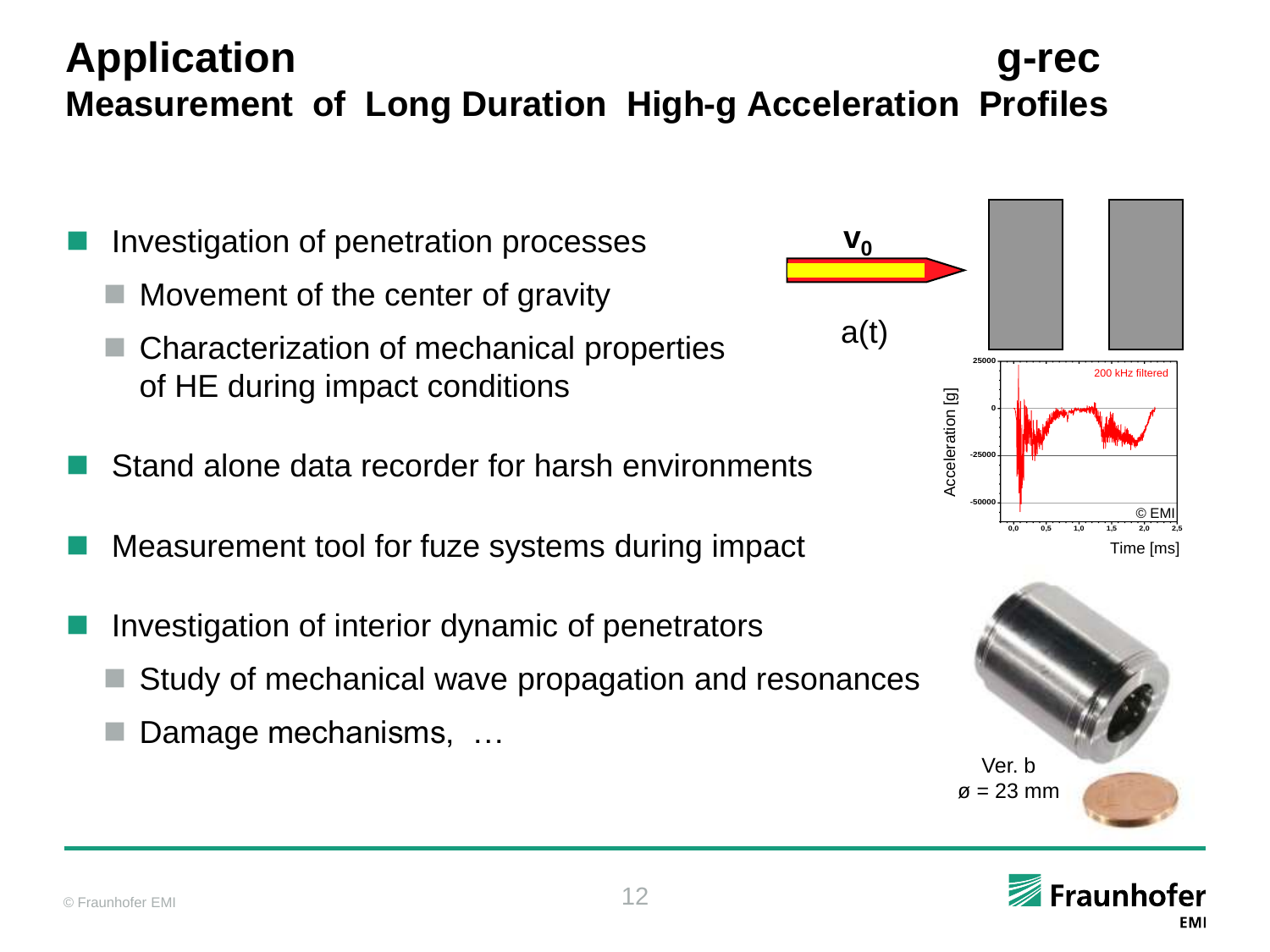36 mm - penetrator equipped with g-rec: Gun launch (powder cannon)  $v_0 = 600$  m/s





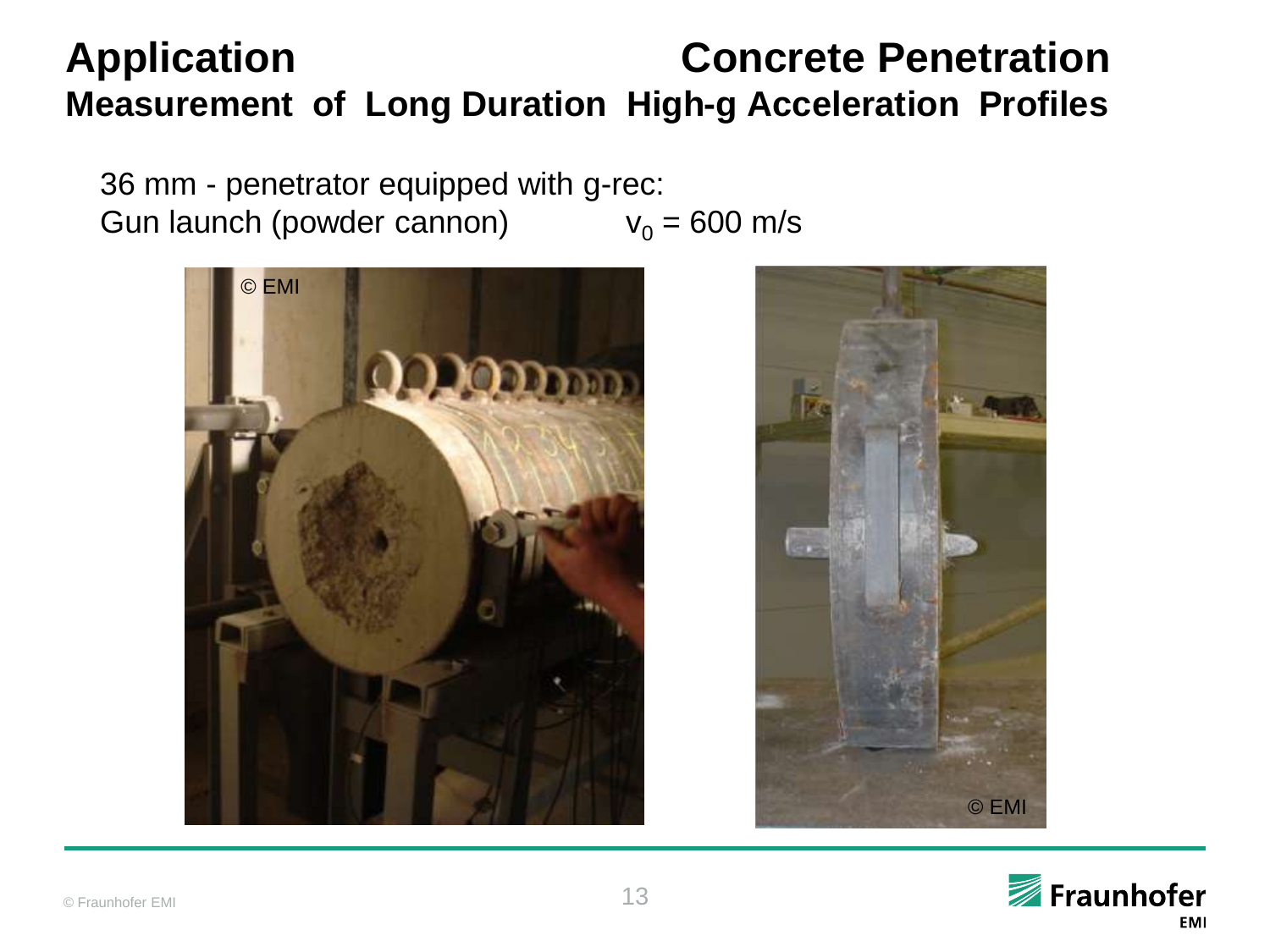



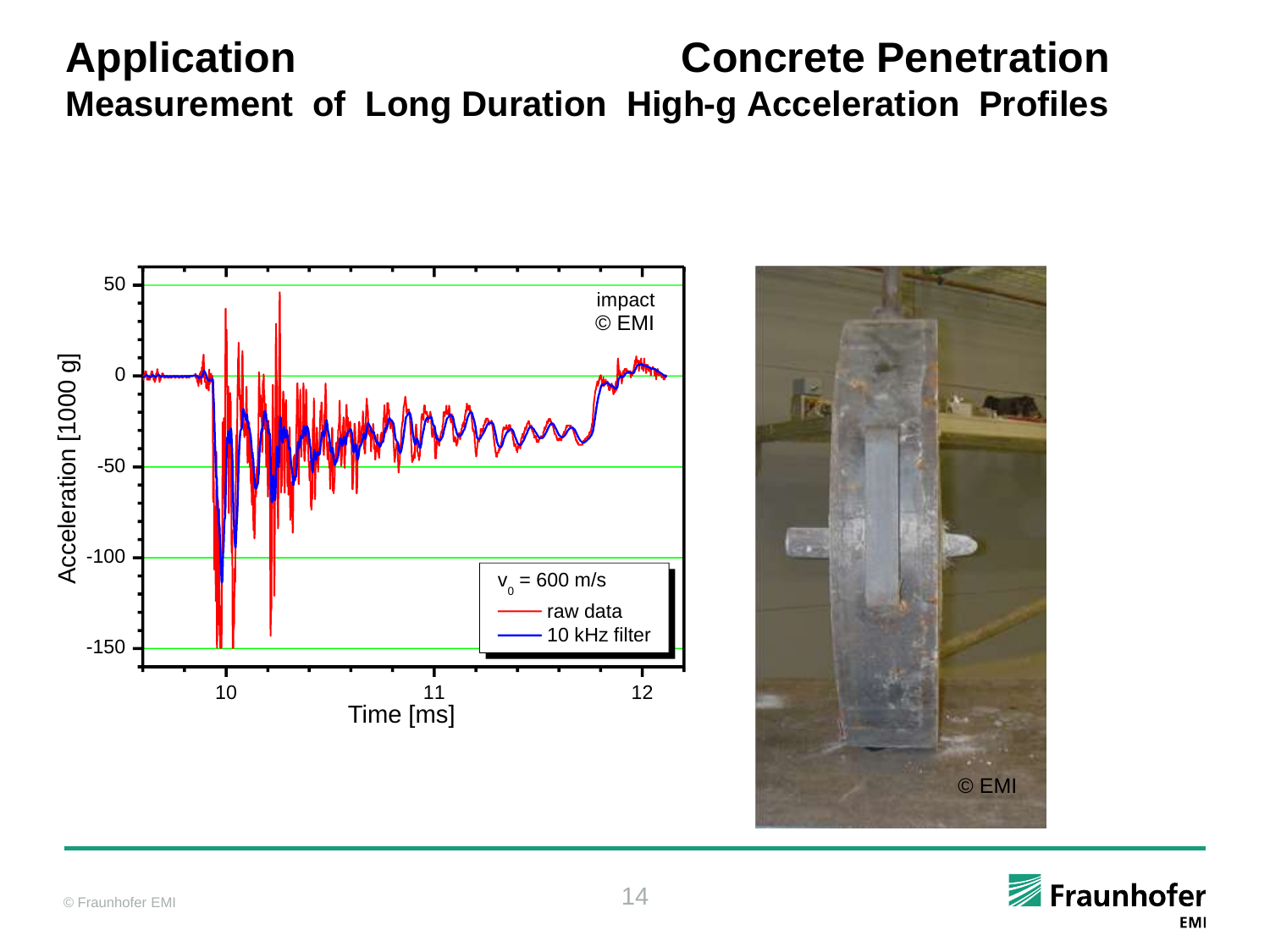Experiments with 60 mm projectiles



Projectile and sabot, projectile: cal. 60 mm



150 mm-Facility, Ernst-Mach-Institute, Germany

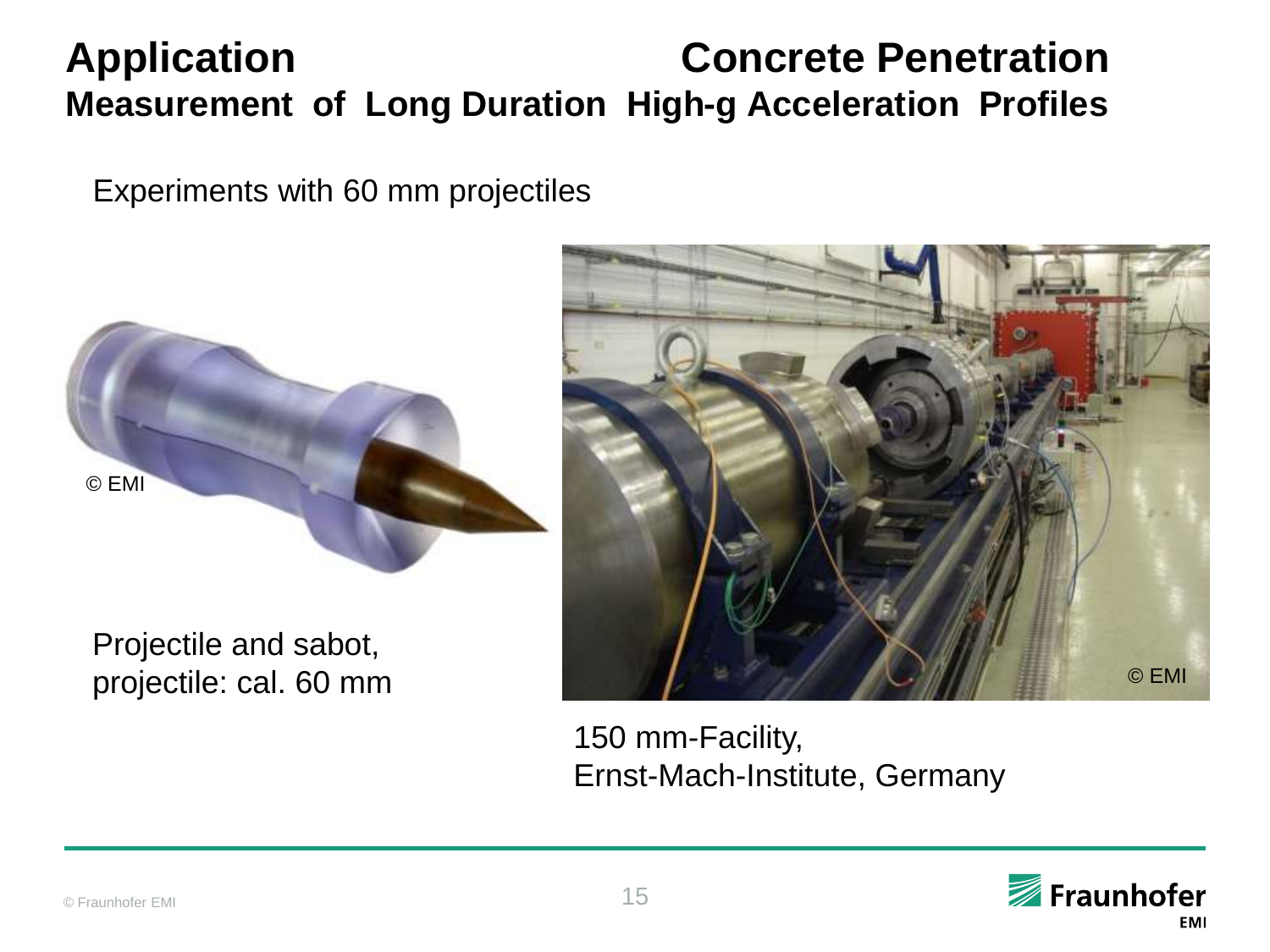Interpretation after experiment, no real time processing.



 $\Rightarrow$  a<sub>max, 36 mm</sub> more than two times higher than a<sub>max, 60</sub> mm

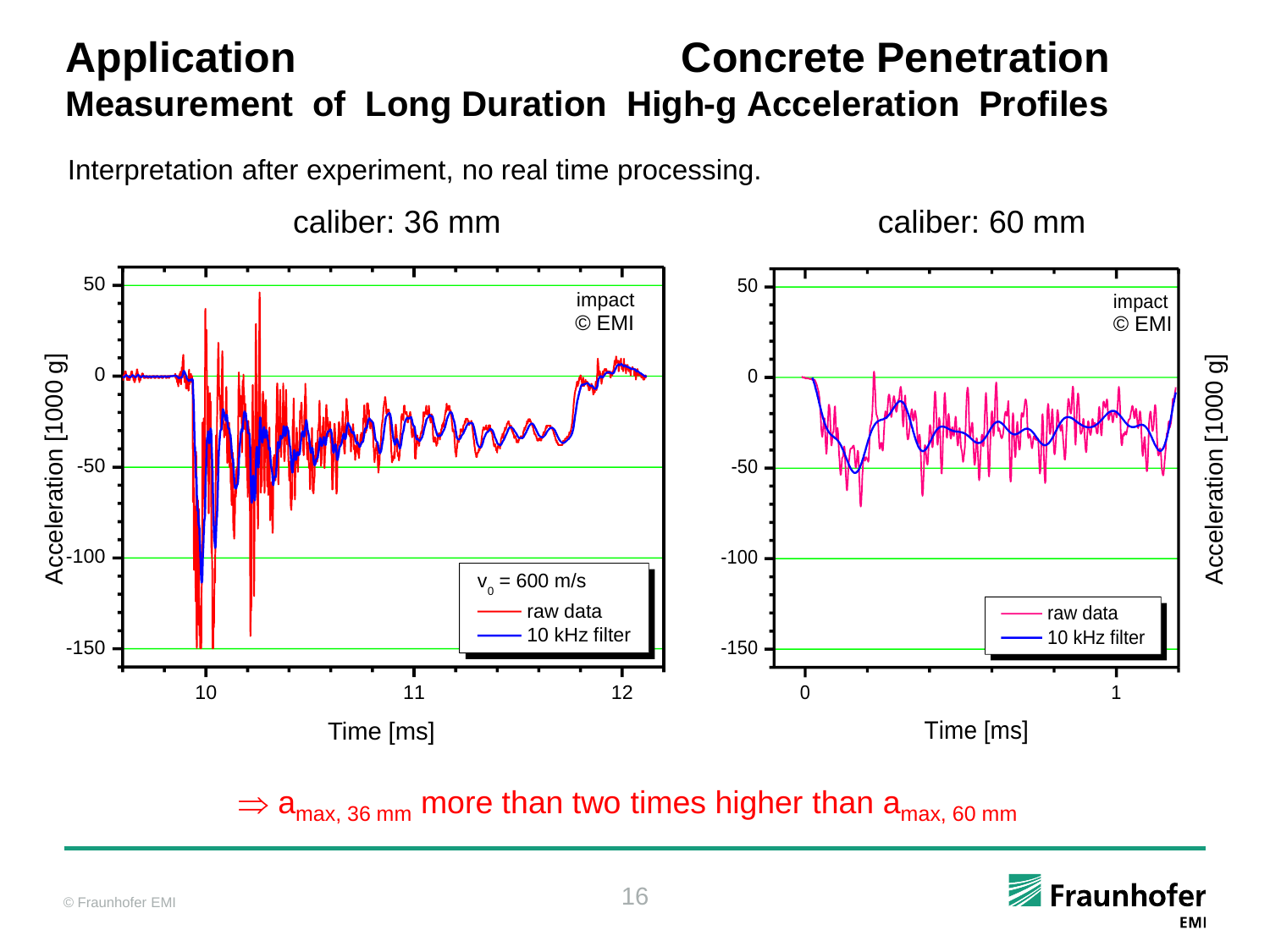### **Summary**

#### EMI-DLD-Shock Test

- $\blacksquare$  Powerful test-method that covers interesting high-g-load and long duration pulse regime
- Reproducible lab-test at moderate costs
- Application of DLD-Shock Test: behavior of capacitors during high-g-load
- Measurement of long duration shock pulses with autonomous data recorder
	- g-rec: versatile and robust measurement-tool
	- Medium caliber concrete penetration at high velocities
		- $\Rightarrow$  the smaller the ammunition, the bigger the acceleration